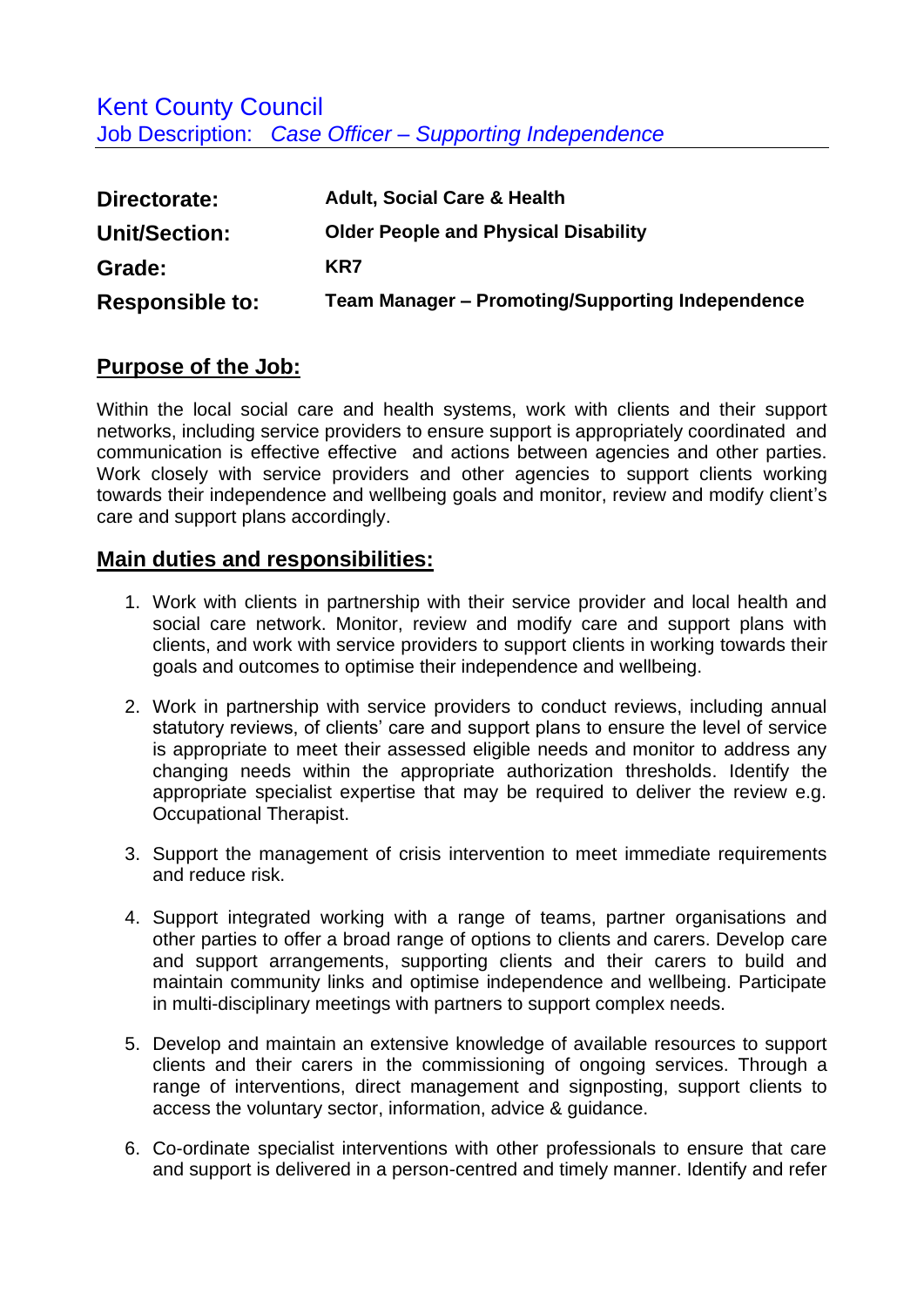any concerns to the relevant team to ensure clients are fully supported as required.

- 7. Work closely with providers, quality improvement and safeguarding teams and the Strategic Commissioning division to monitor, review and improve service delivery and ensure quality and outcome improvements are made where required. Contribute to a range of service related projects as they arise.
- 8. Work collaboratively with service providers to support the service provider workforce. Offer positive peer challenge and professional support to develop practice and upskill the workforce, including showing techniques.
- 9. Create and maintain accurate, up to date and reliable data, information and records in line with information governance framework requirements, standards and best practice to ensure compliance with legislation.
- 10.Support senior managers when responding to emergency planning issues and ensuring there are business continuity arrangements in place at all times.

Footnote: This job description is provided to assist the job holder to know what his/her main duties are. It may be amended from time to time without change to the level of responsibility appropriate to the grade of post.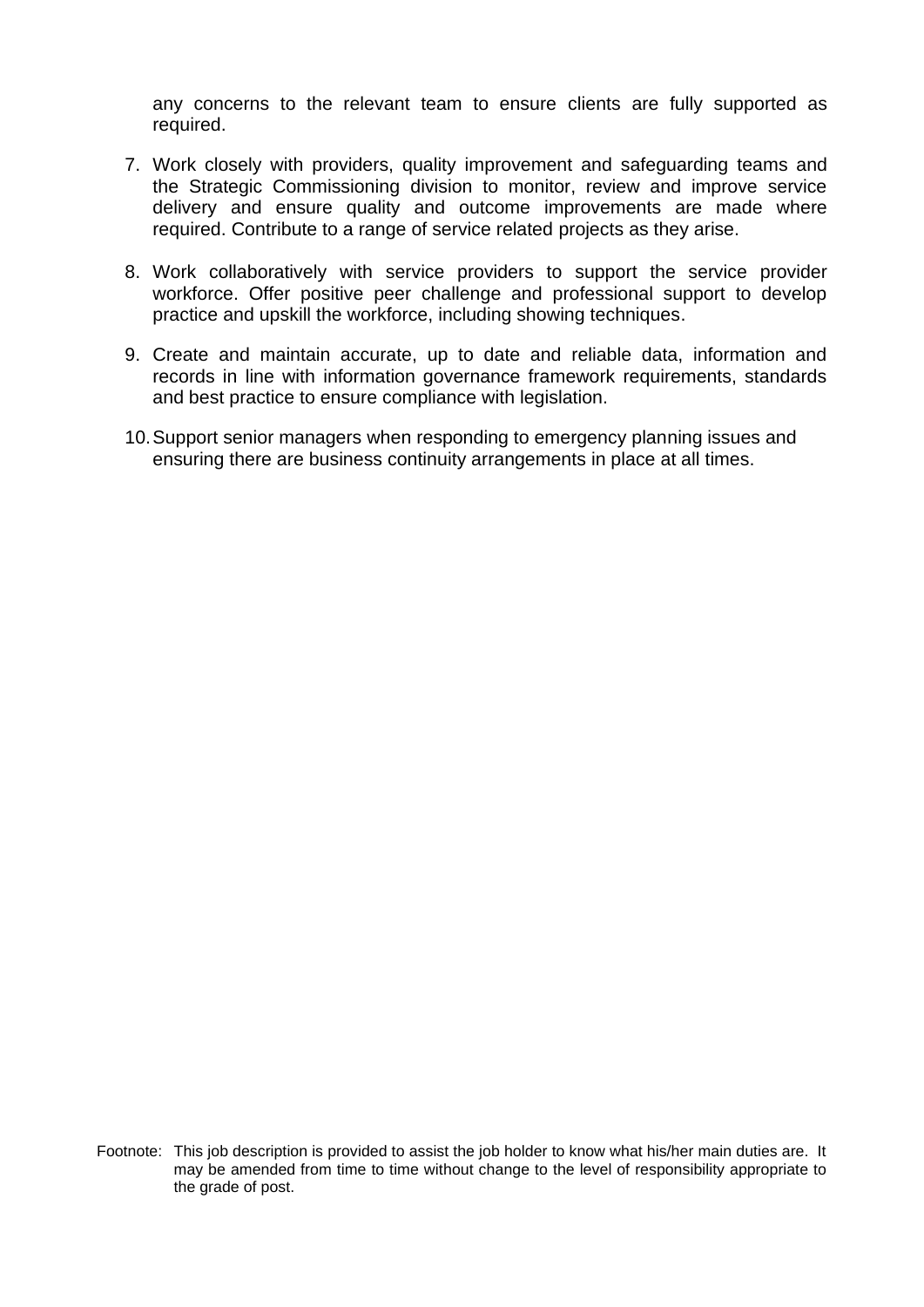## Kent County Council Person Specification: *Case Officer - Supporting Independence*

The following outlines the criteria for this post. Applicants who have a disability and who meet the criteria will be shortlisted.

Applicants should describe in their application how they meet these criteria.

|                             | <b>CRITERIA</b>                                                                              |
|-----------------------------|----------------------------------------------------------------------------------------------|
| <b>QUALIFICATIONS</b>       | Educated to GCSE level or equivalent, demonstrating                                          |
|                             | numeracy and literacy.                                                                       |
|                             | Level 2 (working towards Level 3) Diploma in Health and<br>$\bullet$                         |
|                             | demonstration<br>of<br>Social<br>Care<br>or<br>equivalent                                    |
|                             | experience/knowledge.                                                                        |
|                             |                                                                                              |
| <b>EXPERIENCE</b>           | Experience and/or interest of working with people with                                       |
|                             | social care needs (e.g. learning disability, physical                                        |
|                             | disability, older persons, mental health).                                                   |
|                             | Working in a multi-agency environment/partnership<br>$\bullet$                               |
|                             | Experience or demonstrated interest in providing a                                           |
|                             | service to the public                                                                        |
| <b>SKILLS AND ABILITIES</b> | Ability to communicate effectively with clients, carers,<br>$\bullet$                        |
|                             | colleagues and partner agencies through written and                                          |
|                             | verbal communications                                                                        |
|                             | IT skills and effective use of Microsoft Office programs<br>$\bullet$                        |
|                             | Ability to work effectively under own initiative to prioritise                               |
|                             | own workload and as part of a team                                                           |
|                             | Ability and commitment to support the Directorate's                                          |
|                             | Equality and Diversity Policy Statement which is an                                          |
|                             | integral part of the Directorate's service delivery                                          |
|                             | Understanding and compliance with KCC's performance<br>$\bullet$<br>monitoring requirements. |
|                             | Ability to build and develop effective working relationships<br>$\bullet$                    |
|                             | across a wide range of internal and external partners                                        |
|                             | Ability to explore alternative services to meet eligible                                     |
|                             | needs and a positive approach towards meeting                                                |
|                             | outcomes and promoting independence                                                          |
|                             | reflect on and critically analyse<br>Ability<br>to<br>own<br>$\bullet$                       |
|                             | performance in an effective way                                                              |
|                             | Ability to travel across a wide geographical area in a<br>$\bullet$                          |
|                             | timely and flexible manner to ensure the needs of the                                        |
|                             | service are met, including evening and weekend working                                       |
|                             | when required.                                                                               |
|                             |                                                                                              |